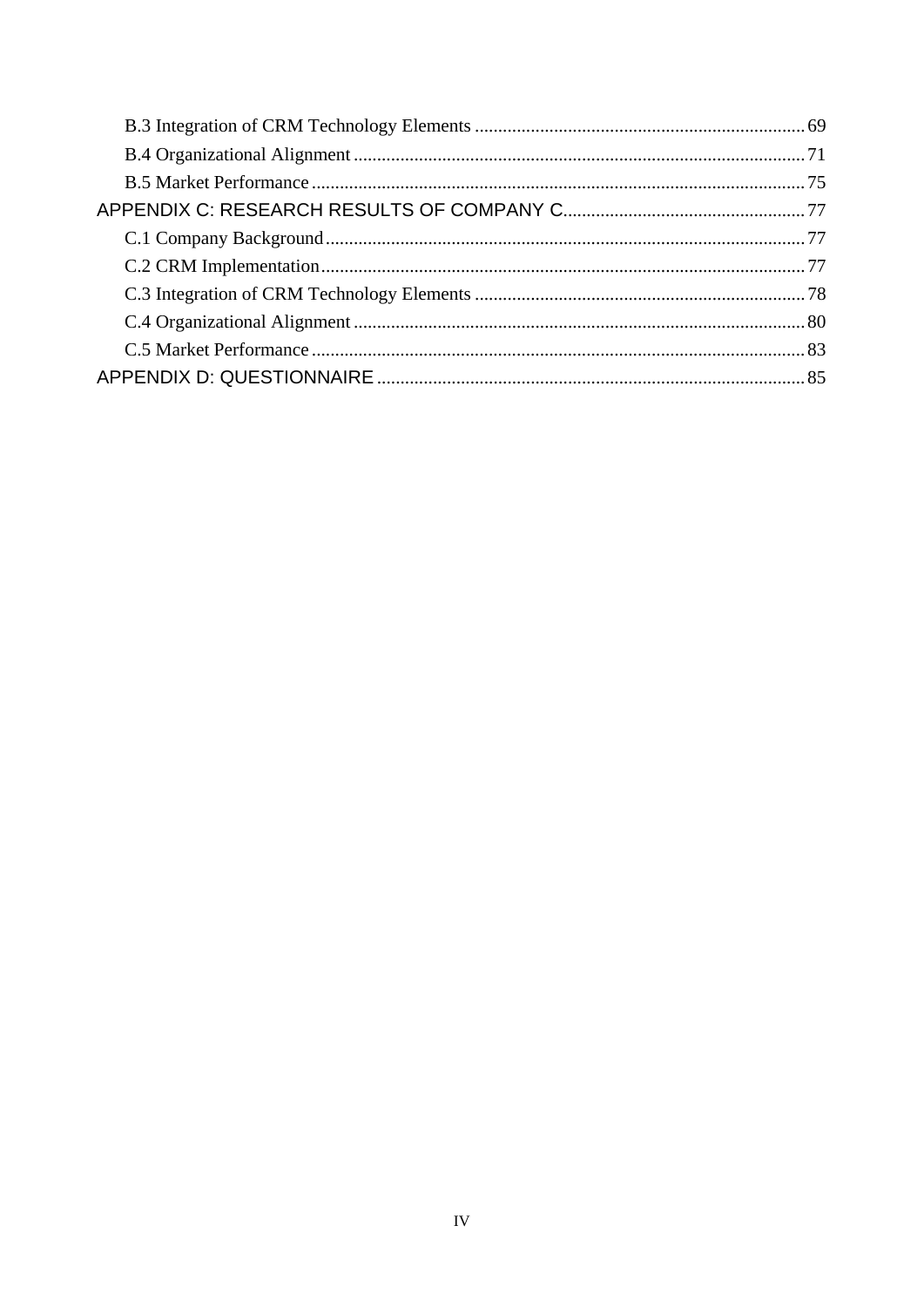## **TABLES**

| Table 2-1. Mapping of Customer Management Activities and CRM Components         | $-12-$ |
|---------------------------------------------------------------------------------|--------|
|                                                                                 | $-18-$ |
|                                                                                 | $-20-$ |
|                                                                                 | $-22-$ |
|                                                                                 | $-23-$ |
|                                                                                 | $-24-$ |
| Table 4-2. Summary of Interview Results: Integration of CRM Technology Elements | $-25-$ |
| Table 4-3. Summary of Interview Results: Organizational Elements of CRM         | $-27-$ |
|                                                                                 | $-40-$ |
|                                                                                 | $-44-$ |
| Table 5-3. The Organizational Resources are Aligned With the Company Strategy   | $-48-$ |
|                                                                                 | $-57-$ |
|                                                                                 | $-65-$ |
|                                                                                 | $-66-$ |
|                                                                                 | $-67-$ |
|                                                                                 | $-75-$ |
|                                                                                 | $-76-$ |
|                                                                                 | $-77-$ |
|                                                                                 | $-83-$ |
|                                                                                 | $-84-$ |